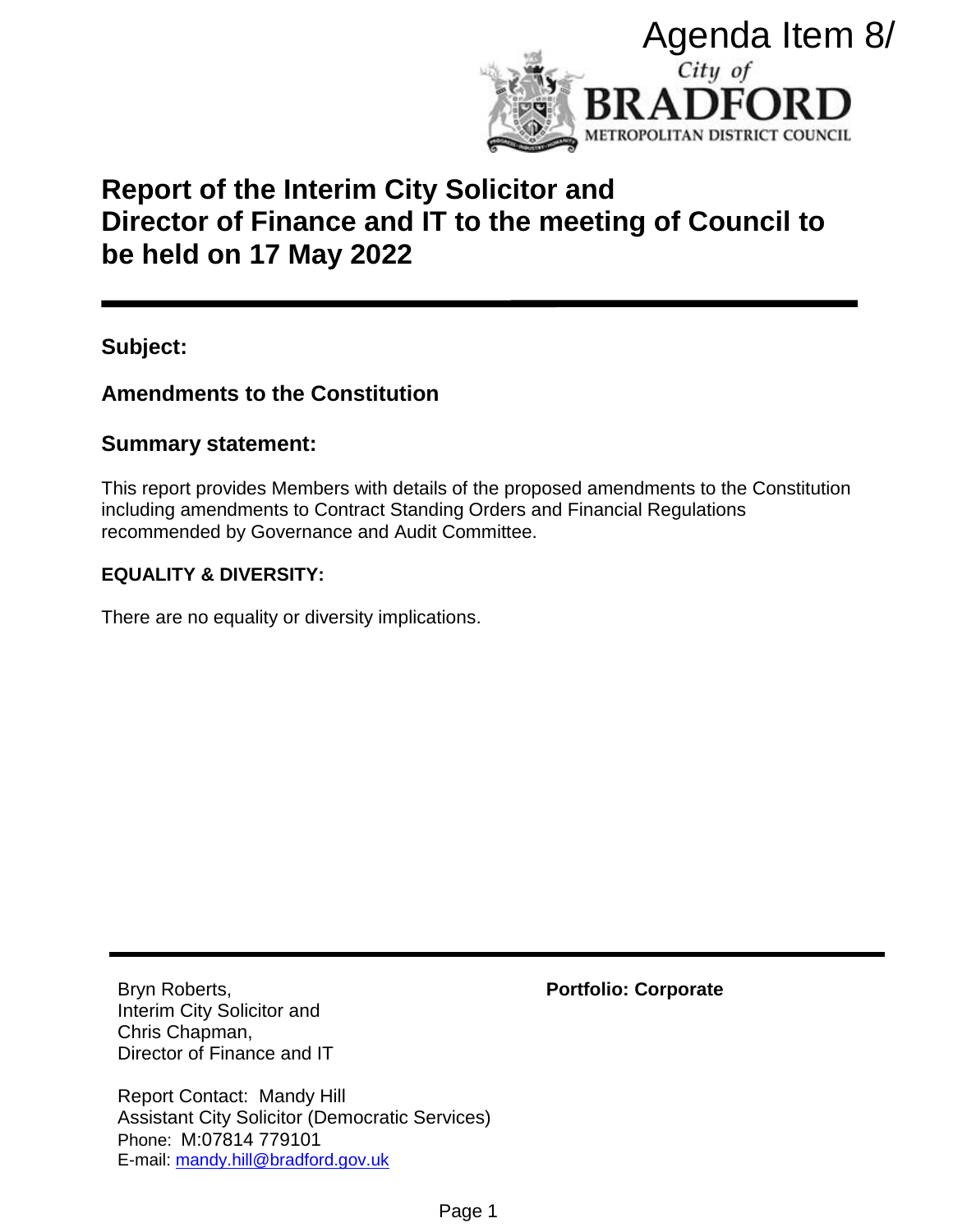## **1. SUMMARY**

This report provides Members with details of the proposed amendments to the Constitution including amendments to Contract Standing Orders and Financial Regulations recommended by Governance and Audit Committee.

# **2. BACKGROUND**

- 2.1 Article 14 of the Constitution requires the Monitoring Officer to maintain an up-todate version of the Constitution and is authorised to make such amendments to the Constitution and related documents as may be necessary, but not including any changes of substance, to reflect and take account of changes in legislation, guidance, Council policy, decisions of the Council and Executive, and drafting changes and/or improvements.
- 2.2 Article 17 of the Constitution requires the Monitoring Officer to take steps to make himself aware of the strengths and weaknesses of the Constitution and make recommendations for improvement. Changes to the Constitution can only be made following approval by the full Council or by the Monitoring Officer, as set out in paragraph 2.1 above.
- 2.3 This report concerns proposals for amendments to the Constitution.

# **3. PROPOSED AMENDMENTS TO THE CONSTITUTION**

- 3.1 The proposed amendments to the Constitution fall into the following categories:
	- (a) Proposed amendments to the Constitution following the adoption by Council on 15 March 2022 of the Local Government Association Model Code of Conduct with amendments including proposed amendments to the Protocols on Member-Officer Relations, Members Gifts and Hospitality and Members Use of Council Resources including Use of E-mail and the Internet ("the Protocols"); and
	- (b) Proposed amendments to the Council's Contract Standing Orders and Financial Regulations as detailed in the Constitution following the annual review of the same.
- 3.2 Full details of the proposed amendments can be found in the Reports and appendices of the Interim City Solicitor and Director of Finance and IT to Governance and Audit Committee for the meeting held on 21 April 2022.

## **4. FINANCIAL & RESOURCE APPRAISAL**

 The resources required to amend the Constitution can be met from existing provision.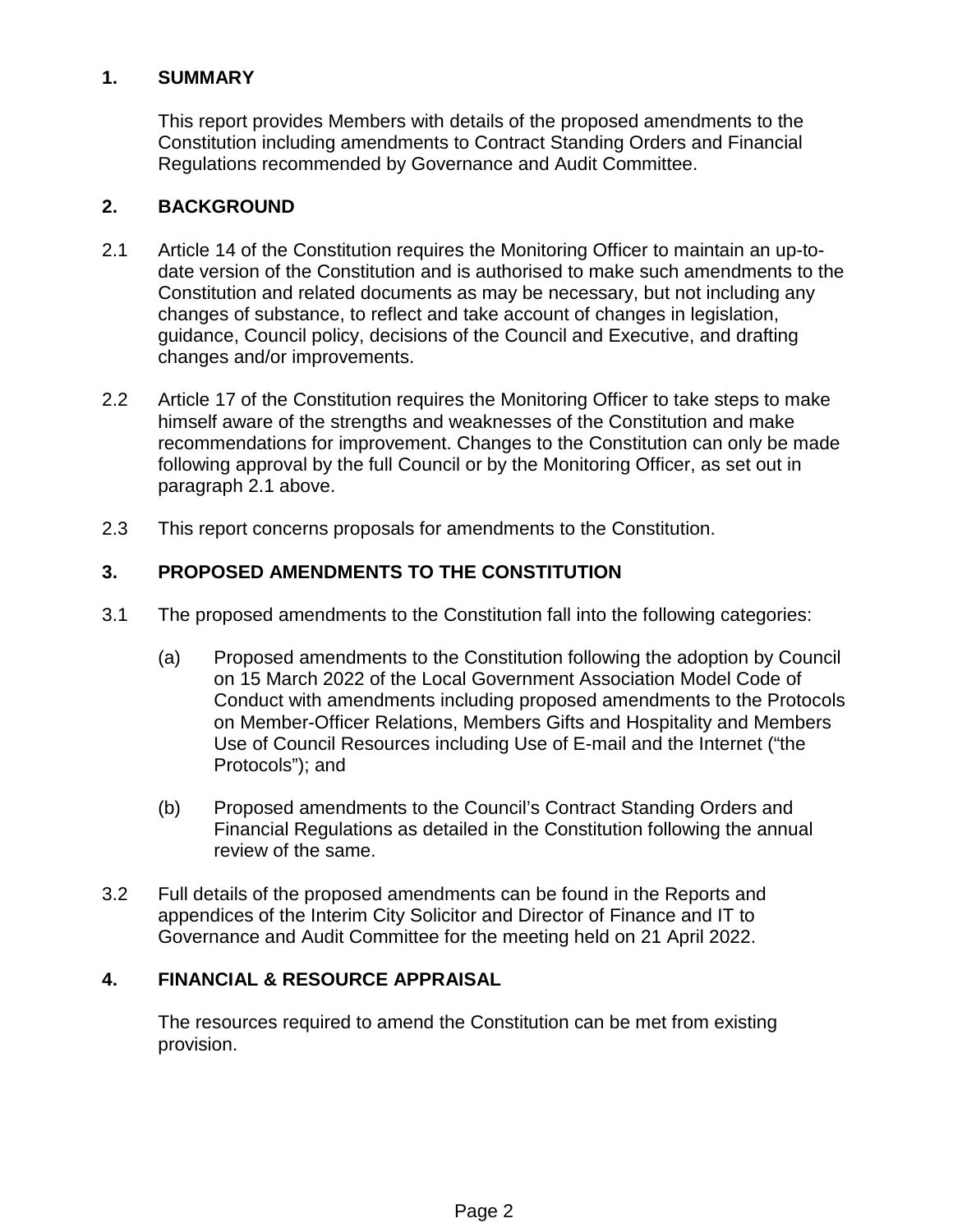## **5. RISK MANAGEMENT AND GOVERNANCE ISSUES**

- 5.1 The proposed amendments to Contract Standing Orders and Financial Regulations are offered to improve the Council's finance and procurement related processes and provide rules to limit risk to the Council.
- 5.2 The proposed amendments to the Protocols ensure that they are kept up to date and are consistent with the Members' Code of Conduct adopted by Council on 15 March 2022.

## **6. LEGAL APPRAISAL**

6.1 The legal implications are reflected in this Report and in the Reports of the Interim City Solicitor and Director of Finance and IT to Governance and Audit Committee on 21 April 2022.

#### **7. OTHER IMPLICATIONS**

#### **7.1 SUSTAINABILITY IMPLICATIONS**

There are no sustainability implications, greenhouse gas emissions impact or community safety, Human Rights Act, Trade Union, ward or corporate parenting implications in this report.

#### **7.2 ISSUES ARISING FROM PRIVACY IMPACT ASSESMENT**

Not applicable

## **8. NOT FOR PUBLICATION DOCUMENTS**

None

#### **9. OPTIONS**

- 9.1 On the recommendation of Governance and Audit Committee to adopt the proposed amendments to the Constitution including the amendments to the Council's Contract Standing Orders and Financial Regulations.
- 9.2 Not to adopt the proposed amendments and require further consideration before considering adoption.

#### **10. RECOMMENDATIONS**

- 10.1 It is recommended to Council that:
	- (a) the proposed amendments to the Constitution, as agreed and recommended to Council for approval by Governance and Audit Committee and as set out in the Interim City Solicitor's report and appendices for the meeting of Governance and Audit Committee held on 21 April 2022; and